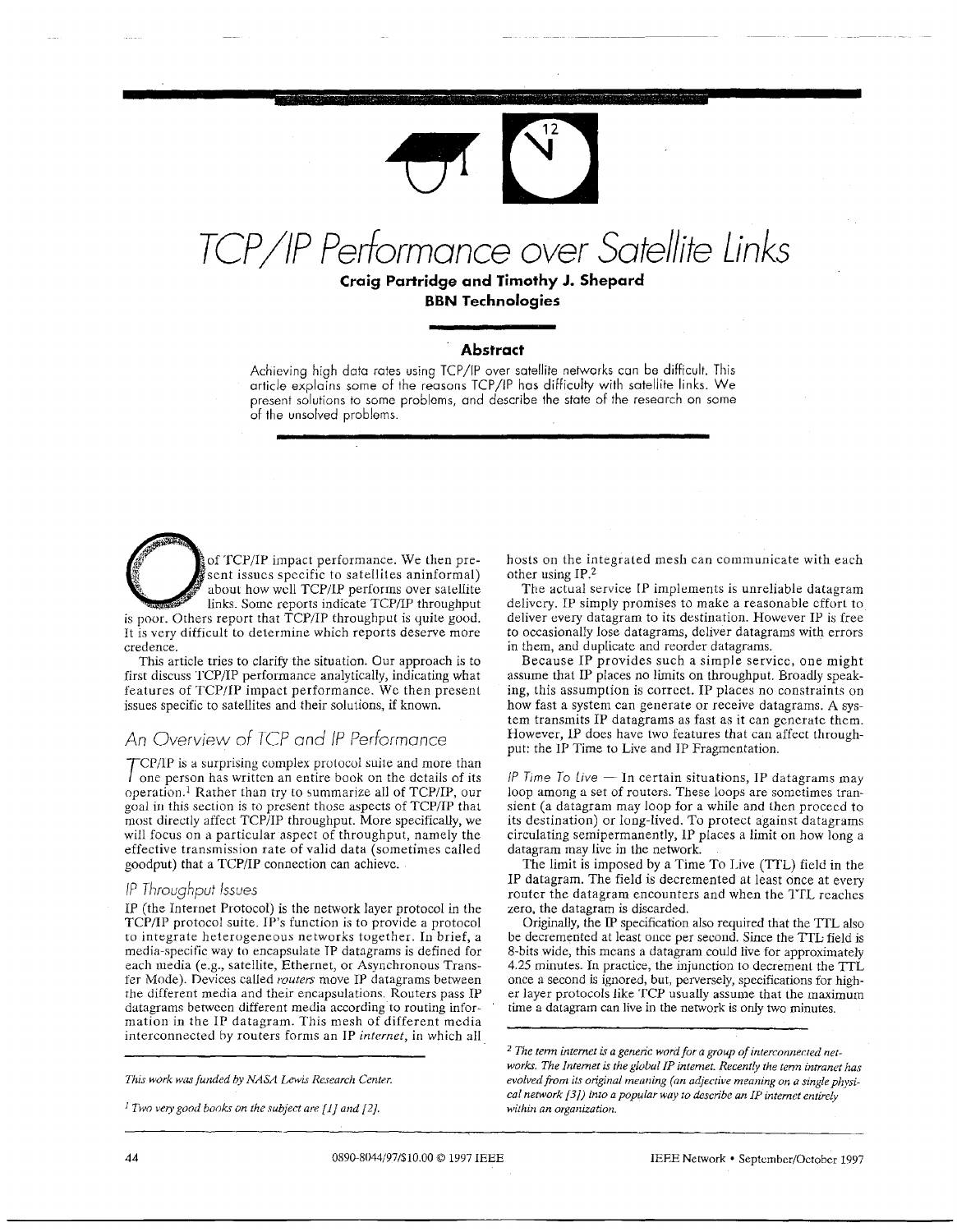The significance of the maximum datagram lifetime is that it means higher layer protocols must be careful not to send two similar datagrams (in particular, two datagrams which could be confused for each other) within a few minutes of each other. This limitation is particularly important for sequence numbers. If a higher layer protocol· numbers its datagrams, it must ensure that it does not generate two datagrams with the same sequence number within a few minutes of each other, lest IP deliver the second datagram first and confuse the receiver. We discuss this issue more in the next section when we discuss TCP sequence space issues.

*IP fragmentation* — Different network media have different limits on the maximum datagram size. This limit is

typically referred to as the Maximum Transmission Unit (MTU). When a router is moving a datagram from one media to another, it may discover that the datagram, which was of legal size on the inbound media, is too big for the outbound media. To get around this problem, IP supports fragmentation and reassembly, in which a router can break the datagram up into smaller datagrams to fit on the outbound media. The smaller datagrams are reassemhled into the original larger datagram at the destination (not the intermediate hops).

Fragments are identified using a fragment offset field (which indicates the offset of the fragment from the start of the original datagram). Datagrams are uniquely identified by their source, destination, higher layer protocol type, and a 16 bit IP identifier (which must be unique when combined with the source, destination and protocol type).

Observe that there's a clear link between the TTL field and the IP identifier (first identified by [41). An IP source must ensure that it does not send two datagrams with the same IP identifier to the same destination, using the same protocol within a maximum datagram lifetime, or fragments of two different datagrams may be incorrectly combined. Since the IP identifier is only 16 bits, if the maximum datagram lifetime is two minutes, we are limited to a transmission rate of only 546 datagrams per second. That's clearly not fast enough. The maximum IP datagram size is 64 KB, so 546 datagrams is, at best, a bit less than 300 Mb/s.

The problem of worrying about IP identifier consumption has largely been solved by the development of MTU Discovery a technique for IP sources to discover the MTU of the path to a destination [5]. MTU Discovery is a mechanism that allows hosts to determine the MTU of a path reliably. The existence of MTU discovery allows hosts to set the Don't Fragment (DF) bit in the IP header, to prohibit fragmentation, because the hosts will learn through MTU discovery if their datagrams are too big. Sources that set the DF bit need not worry about the possihility of having two identifiers active at the same time. Systems that do not implement MTU discovery (and thus cannot set the DF bit) need to be careful about this problem.

## *Tep. Throughput Issues*

The Transmission Control Protocol (TCP) is the primary transport protocol in the *TCP/IP* protocol suite. It implements a reliable byte stream over the unreliable datagram service provided by IP. As part of implementing the reliable service, TCP is also responsible for flow and congestion control: ensuring that data is transmitted at a rate consistent with the capacities of both the receiver and the intermediate links in the network path. Since there may be multiple TCP connections active in a link, TCP is also responsible for ensuring that a link's capacity is responsibly shared among



• Figure 1 . *TCP and IP header fields that affect throughput.* 

the connections using it. As a result, most throughput issues are rooted in TCP.

This section examines the major features of TCP that affect performance. Many of these performance issues have been discovered over the past few years as link transmission speeds have increased and so called high *delay-bandwidth* paths3 (paths where the product of the path delay and available path bandwidth is big) have become common. To begin to illustrate the challenge, consider that in the 1970s when TCP was being developed, the typical long link was a 56 kb/s circuit across the United States, with a delay-bandwidth product of approximately 0.250 x 56,000 bits or 1.8 KB, while today's Internet contains 2.4 Gb/s circuits crossing the US, which boast a delay-bandwidth product of 75 MB.

*Throughput Expectations* — Before presenting the performance issues for TCP, it is worth talking briefly about throughput goals.

TCP throughput determines how fast most applications can move data across a network. Application protocols such as HTTP (the World Wide Web protocol), and the File Transfer Protocol (FTP), rely on TCP to carry their data. So TCP performance directly impacts application performance.

While there are no formal TCP performance standards, TCP experts generally expect that, when sending large datagrams (to minimize the overhead of the TCP and IP headers), a TCP connection should be able to fill the available bandwidth of a path and to share the bandwidth with other users. If a link is otherwise idle, a TCP connection is expected to be able to fill it. If a link is shared with three other users, we expect each TCP to get a reasonable share of the bandwidth.

These expectations reflect a mix of practical concerns. When users of TCP acquire faster data lines, they expect their TCP transfers to run faster. And users acquire faster lines for different reasons. Some need faster lines because as their aggregate traffic has increased, they have more applications that need network access. Others have a particular application that requires more bandwidth. The requirement that TCP share a link effectively reflects the needs of aggregation; all users of a faster link should see improvement. The requirement that TCP fill an otherwise idle link reflects the needs of more specialized applications.

*TCP* Sequence Numbers - TCP keeps track of all data in transit by assigning each byte a unique sequence number. The receiver acknowledges received data by sending an acknowl-

<sup>&</sup>lt;sup>3</sup> To avoid confusion, we note that the data networking community, unlike *some engineering communities, uses the tenn bandwidth interchangeably with bitrate.*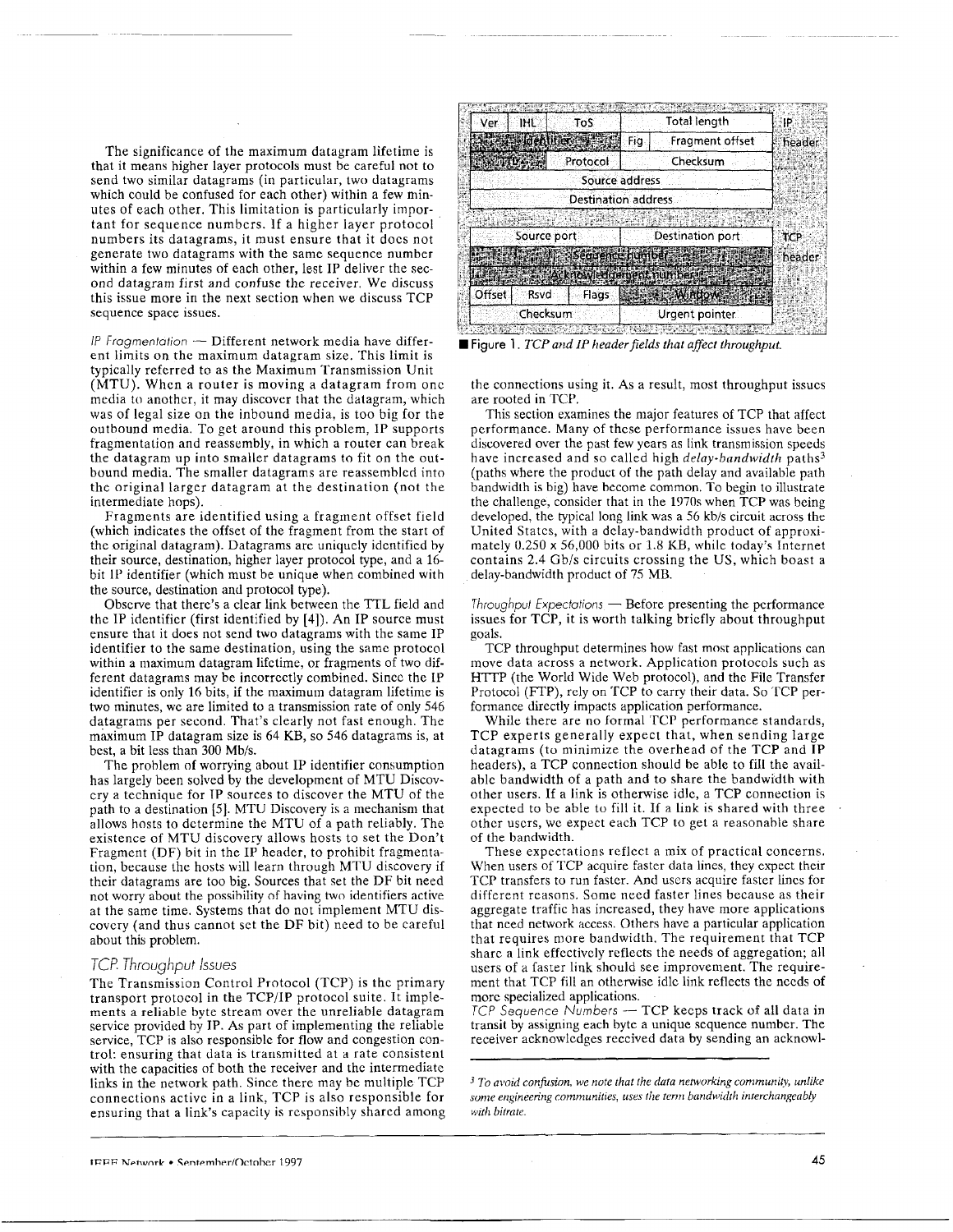edgment which indicates that the receiver has received all data up to a particular byte number.

TCP allocates its sequence numbers from a 32-bit wraparound sequence space. To ensure that a given sequence number uniquely identifies a particular byte, TCP requires that no two bytes with the same sequence number be active in the network at the same time. Recall the early discussion of IP datagram lifetime indicated a datagram was assumed to live for up to two minutes. Thus when TCP sends a byte in an IP datagram, the sequence number of that byte cannot be reused for two minutes. Unfortunately, a 32-bit sequence space spread over two minutes gives a maximum data rate of only 286 Mb/s.

To fix this problem, the Internet End-to-End Research Group devised a set of TCP options and algorithms to extend the sequence space. These changes were adopted by the Internet Engineering Task Force (IETF) and are now part of the TCP standard. The option is a timestamp option [6] which concatenates a timestamp to the 32-bit sequence number. Comparing timestamps using an algorithm called PAWS (Protection Against Wrapped Sequence numbers) makes it possible to distinguish between two identical sequence numbers sent less than two minutes apart.

Depending on the actual granularity of the timestamp (the IETF recommends between 1 second and 1 millisecond), this extension is sufficient for link speeds of between 8 *Gb/s* and 8 *This* (terabits per second).

TCP *Transmission Window* - The purpose of the transmission window is to allow the receiving TCP to control how much data is being sent to it at any given time. The receiver advertises a window size to the sender. The window measures, in bytes, the amount of unacknowledged data that the sender can have in transit to the receiver. The distinction between the sequence numbers and the window is that sequence numbers are designed to allow the sender to keep track of the data in flight, while the window's purpose is to allow the receiver to control the rate at which it receives data.

Obviously, if a receiver advertises a small window (due, perhaps, to buffer limitations) it is impossible for TCP to achieve high transmission rates. And many implementations do not offer a very large window size (a few kilobytes is typical).

However, there is a more serious problem. The standard TCP window size cannot exceed 64 KB, because the field in the TCP header used to advertise the window is only 16 bits wide. This limits the TCP effective bandwidth to 216 bytes divided by the round-trip time of the path [7]. For long delay links, such as those through satellites with a geosynchronous orbit (GEO), this limit gives a maximum data rate of just under 1 *Mb/s.* 

As part of the changes to add timestamps to the sequence numbers, the End-To-End Research Group and IETF also enhanced TCP to negotiate a window scaling option. The option multiplies the value in the window field by a constant. The effect is that the window can only be adjusted in units of the multiplier. So if the multiplier is  $\dot{4}$ , an increase of 1 in the advertised window means the receiver is opening the window by 4 bytes.

The window size is limited by the sequence space (the window must be no larger than one half of the sequence space so that it is unambiguously clear that a byte is inside or outside the window). So the maximum multiplier permitted is 214. This means the maximum window size is  $2^{30}$  and the maximum date rate over a GEO satellite link is approximately 15 *Gb/s.* Given we have achieved *Tb/s* data rates in terrestrial fiber, this value is depressingly small, but in the absence of a major change to the TCP header format it is not clear how to fix the problem.

*Slow Start* — When a TCP connection starts up, the TCP specification requires the connection to be conservative and assume that the available bandwidth to the receiver is small. TCP is supposed to use an algorithm called *slow start* [8], to probe the path to learn how much bandwidth is available.

The slow start algorithm is quite simple and based on data sent per round trip. At the start, the sending TCP sends one TCP segment (datagram) and waits for an acknowledgment. When it gets the acknowledgment, it sends two segments. Many TCPs acknowledge every other segment they receive,<sup>4</sup> so the slow start algorithm effectively sends 50 percent more data every round trip. It continues this process (sending 50 percent more data each round trip) until a segment is lost. This loss is interpreted as indicating congestion and the connection scales back to a more conservative approach (described in the next section) for probing bandwidth for the rest of the connection.

There are two problems with the slow start algorithm on high-speed networks. First, the probing algorithm can take a long time to get up to speed. The time required to get up to speed is  $R(1 + \log_{1.5} (DB/I))$ , where R is the round-trip time,  $\overline{DB}$  is the delay-bandwidth product and l is the average segment length. If we are trying to fill a pipe with a single TCP connection (and, if the TCP connection is the sole user of the link, filling the link is considered the canonical goal), then DB should be the product of the bandwidth available to the connection and the round-trip time.

An important point is that as the bandwidth goes up or round-trip time increases, or both, this startup time can be quite long. For instance, on a *Gb/s* GEO satellite link with a *0.5*  second round-trip time, it takes 29 round-trip times or 14.5 scconds to finish startup. If the link is otherwise idle, during that period most of the link bandwidth will be unused (wasted).

Even worse is that, in many cases, the entire transfer will complete before the slow start algorithm has finished. The user will never experience the full link bandwidth. All the transfer time will be spent in slow start. This problem is particularly severe for HTTP (the World Wide Web protocol), which is notorious for starting a new TCP connection for every item on a page.<sup>5</sup> This poor protocol design is a (major) reason Web performance on the Internet is perceived as poor: the Web protocols never let TCP get up to full speed.

Currently, the IETF is in the early stages of considering a change to allow TCPs to transmit more than one segment (the current proposal permits between two and four segments) at the beginning of the initial slow start. If there is capacity in the path, this change will reduce the slow start by up to three round-trip times. This change mostly benefits shorter transfers that never get out of slow start.

The second problem is interpreting loss as indicating congestion. TCP has no easy way to distinguish losses due to transmission errors from losses due to congestion, so it makes the conservative assumption that all losses are due to congestion. However, as was shown in an unpublished experiment at MIT, given the loss of a TCP segment early in the slow start process, TCP will then set its initial estimate of the available bandwidth far too low. And since the probing algorithm becomes linear rather than exponential after the initial estimate is set, the time to get to full transmission rate can be very long. On a gigabit GEO link, it could be several hours!

*4 TCP acknowledgments are cumulative, so one acknowledgment can acknowledge mUltiple segments. Sending one acknowledgment for every two segments reduces the retum path bandwidth consumed by the acknowledgments.* 

*5 A problem now being alleviated by the HTTP* 1.1 *specification* [9].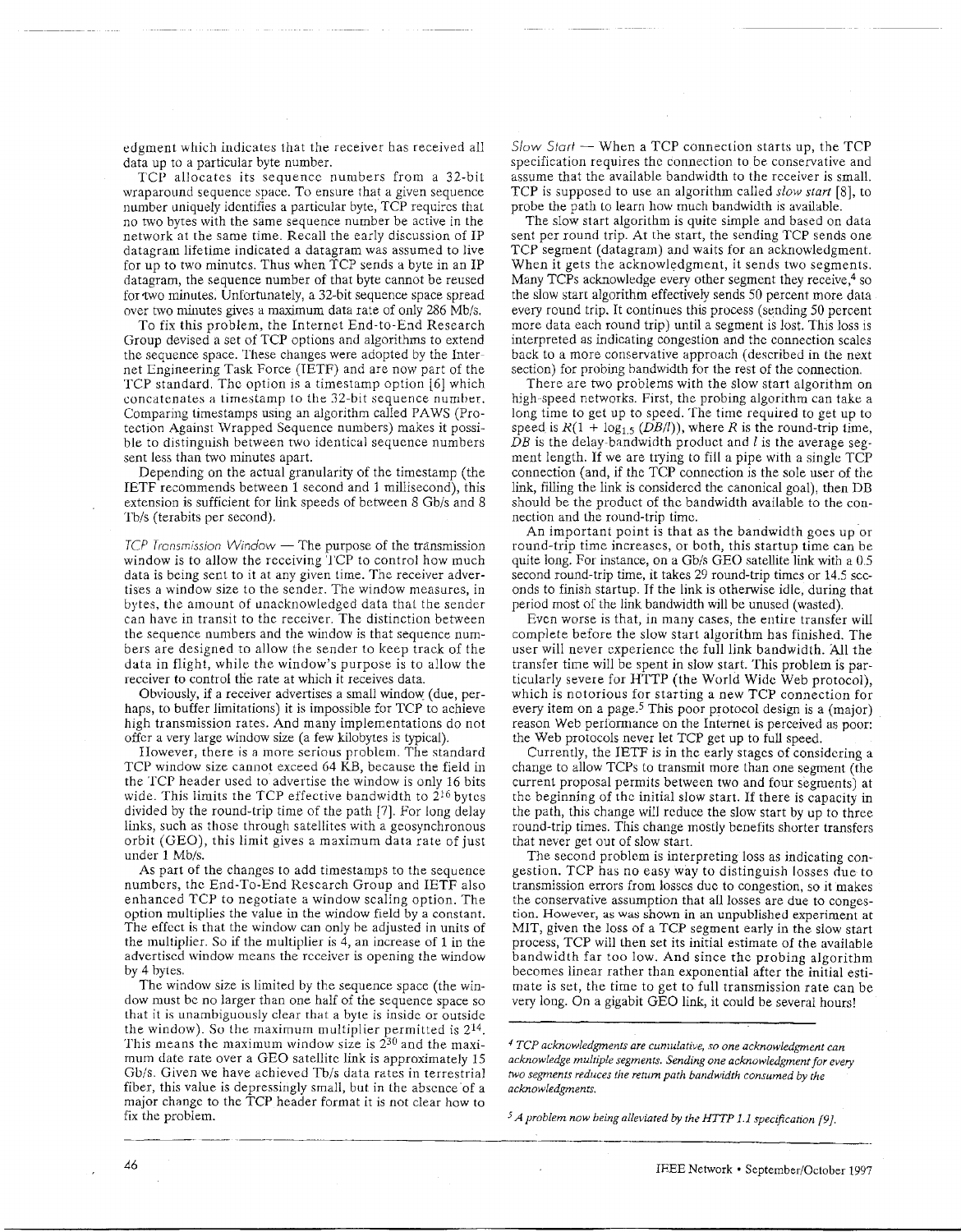|                     | 1.5 Mb/s |                 |                      | 45 Mb/s |     |            | 155 Mb/s                           |     |       |
|---------------------|----------|-----------------|----------------------|---------|-----|------------|------------------------------------|-----|-------|
|                     | LAN      | LEO.            | <b>GEO</b>           | LAN     | LEO | <b>GEO</b> | LAN                                | LEO | GEO   |
| Requires PAWS       | TVO.     | No <sub>2</sub> | AGN                  | $1$ No. |     |            | ING 3 ANG MG 1999 NG 1999          |     | Yes   |
| BERGHERE WHOME TIME |          | Allega          | <b>Barica Second</b> |         |     |            |                                    |     |       |
| Slow start time     | 0.015    | 4185.77         | 3. 5.65 (10.25)      |         |     |            | <b>And Joseph DSS And Joseph D</b> |     | M1 3s |
| 题                   |          |                 |                      |         |     |            |                                    |     |       |

• Table 1 . *Summary of satellite and l'CP interactions.* 

Congestion Avoidance - Throughout a TCP connection, TCP runs a congestion avoidance algorithm which is similar to the slow start algorithm and was described in the same paper by Jacobson [8]. Essentially, the sending TCP maintains a congestion window, an estimate of the actual available bandwidth of the path to the receiver. This estimate is set initially by the slow start at the start of the connection. Then the estimate is varied up and down during the life of the connection based on indications of congestion (or the absence thereof). In general, congestion is assumed to be indicated by loss of one or more datagrams.

The basic estimation algorithm is as follows. Every round trip, the sending TCP increases its estimate of the available bandwidth by one maximum-sized segment. Whenever the sender either finds a segment was lost (conservatively assumed to be due to congestion) or receives an indication from the network (e.g., an ICMP Source Quench) that congestion exists, the sender halves its estimate of the available bandwidth. The sender then resumes the one segment per roundtrip probing algorithm. (In certain, extreme, loss situations, the sender will do a slow start).

Like the slow start algorithm, the major issue with this algorithm is that over high-delay-bandwidth links, a datagram lost to transmission error will trigger a low estimate of the available bandwidth, and the linear probing algorithm will take a long time to recover.

Another issue is that the rate of improvement under congestion avoidance is a function of the delay-bandwidth product. Basically congestion avoidance allows a sender to increase its window by one segment, for every round-trip time's worth of data sent. In other words, congestion avoidance increases the transmission rate by  $I/DB$  each round trip [10, 11].

*Selective Acknowledgments* — Recently the Internet Engineering Task Force has approved an extension to TCP called Selective Acknowledgments (SACKs) [12]. SACKs make it possible for TCP to acknowledge data received out of order. Previously TCP had only been able to acknowledge data received in order.

SACKs have two major benefits. First, they improve the efficiency of TCP retransmissions by reducing the retransmission period. Historically, TCP has used a retransmission algorithm that emulates selective-repeat ARQ using the information provided by in-order acknowledgments. This algorithm works, but takes roughly one round-trip time per lost segment to recover. SACK allows a TCP to retransmit multiple missing segments in a round trip. Second, and more importantly, work by Mathis and Mahdavi [12] has shown that with SACKs a TCP can better evaluate the available path bandwidth in a period of successive losses and avoid doing a slow start.

*Inter-Relations* — It is important to keep in mind that all the various TCP mechanisms are interrelated, especially when applied to problems of high performance. If the sequence space and window size are not large enough, no improvement to congestion windows will help, since TCP cannot go fast enough anyway. Also, if the receiver chooses a small window size, it takes precedence over the congestion window, and can limit throughput.

More broadly, tinkering with TCP algorithms tends to show odd interrelations. For instance, the individual TCP Vegas performance improvements [13, 14] were shown to work only when applied together applying only some of the changes actually degraded performance. And there are also known TCP syndromes where the congestion window gets misestimated, causing the estimation algorithm to briefly thrash before converging on a congestion window. (The best known is a case where a router has too little buffer space, causing bursts of datagrams to be lost even though there is link capacity to carry all the datagrams).

# Satellites and *TCP/IP* Throughput

F*or* the rest of this article we apply the general discussion of the previous section to the specific problem of achieving high throughput over satellite links. First, we point out the need to implement the extensions to the TCP sequence space and window size. Then we discuss the relationship between slow start and performance over satellite links and some possible solutions.

Currently satellites offer a range of channel bandwidths, from the very small (a compressed phone circuit of a few kb/s) to the very large (the Advanced Communications and Telecommunications Satellite with 622-Mb/s circuits). They also have a range of delays, from relatively small delays of low earth orbit (LEO) satellites to the much larger delays of GEO satellites. Our concern is making TCP/IP work well over those ranges.

# *General Performance*

Many of the problems described in the previous section on *TCP/IP* performance were ones that became acute only over high-delay-bandwidth paths. One of the first things to note is that all but the slowest satellite links are, by definition, highdelay-bandwidth paths, because the transmission delays to and from the satellite from the Earth's surface are large.

Table 1 illustrates for a range of common bandwidths, when the TCP enhancements of PAWS and large windows are required to fully utilize the bandwidth on a LAN link with 5 ms one-way delay, a LEO link (100 ms one-way) and GEO (250 ms one-way) link, for a range of link speeds. We also indicate how long slow start takes to get to full link speed, assuming 1 KB datagrams (a typical size) are transmitted and how much data is transferred during the slow start phase.

The table highlights some key challenges for satellites (and also for transcontinental terrestrial links, which have delays similar to LEO satellite links). One simply cannot get a TCP/IP implementation to perform well at higher speeds unless it supports large windows, and at speeds past about 100 Mb/s, PAWS. Thus anyone who has not had their TCP/IP software upgraded with PAWS and large windows will not be able to achieve high performance over a satellite link.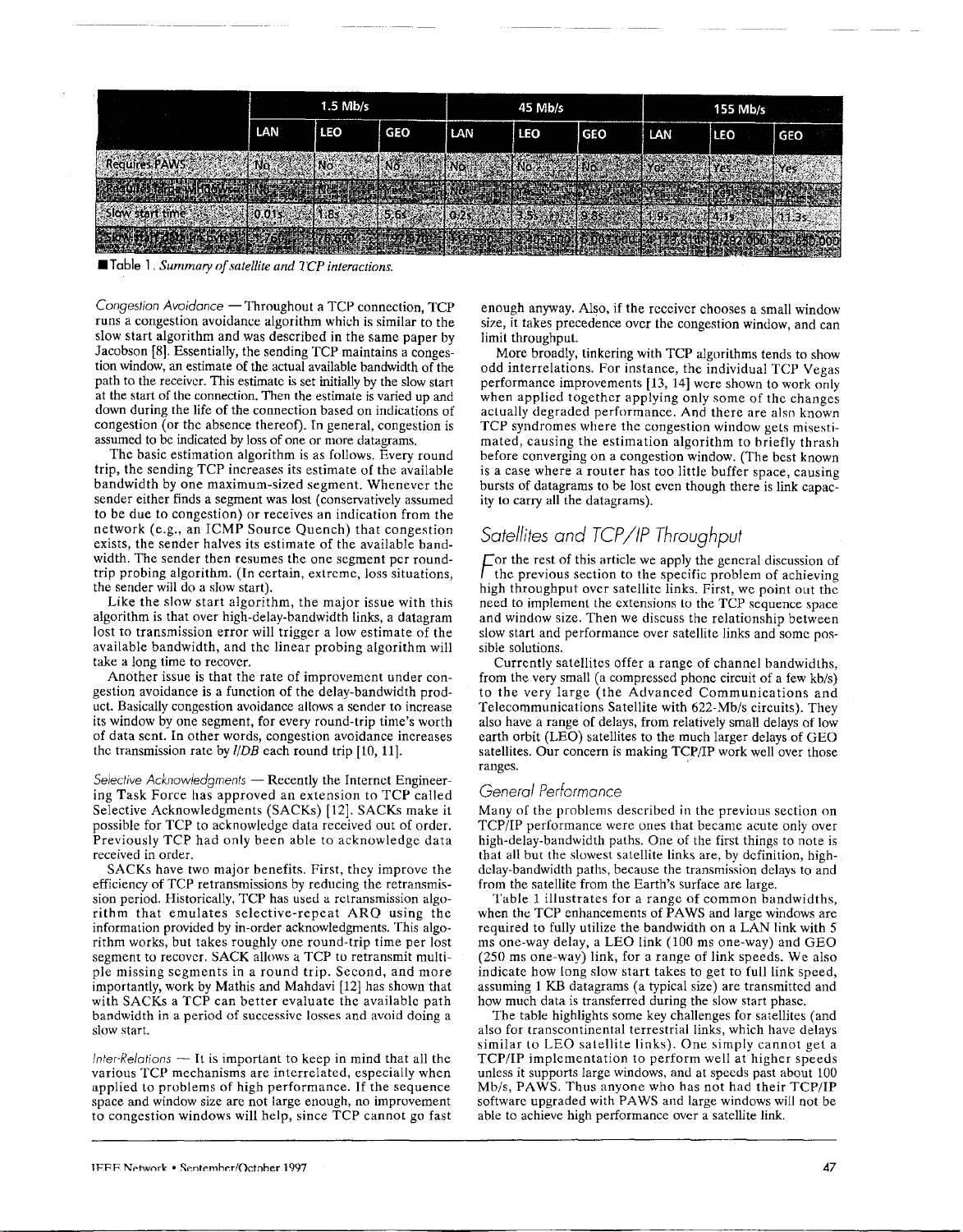| <b>Buffer Size</b> |                     | <b>Link Rates</b>     |          |  |
|--------------------|---------------------|-----------------------|----------|--|
| in segments        | $1.5$ Mb/s          | 45 Mb/s               | 155 Mb/s |  |
|                    |                     |                       |          |  |
|                    | $1.3 \times 10^{6}$ | $9 \times 10^{7}$     |          |  |
|                    |                     |                       |          |  |
| 000                |                     | $9.9 \times 10^{8}$ . |          |  |

• Table 2. *Approximate number of bits sent over GEO link during congestion avoidance.* 

# *Slow Stort Revisited*

Another point of Table 1 is that the initial slow start period can be quite long and involve large quantities of data.Particularly striking is the column for 155 Mb/s transfers. Between 8 and 21 megabytes of data are sent over a satellite link during slow start at 155 Mb/s. Even at 1.5 Mb/s a GEO link must carry nearly 200 KB before slow start ends. Few data transfers on the Internet are megabytes long. Many are a few kilobytes. All of which says that satellite links will look slow and inefficient for the average data transmission. Interestingly enough, long-distance terrestrial links will also look slow. Their delays are comparable to those of LEO links.

Furthermore, observe that the table helps explain the variation in reported TCP goodput over satellite links. Short data transfers will never achieve full link ratc. In many cases, a gigabyte file transfer or larger is probably required to ensure throughput figures are not heavily influenced by slow start.

Obviously some sort of solution to reduce the slow start transient would be desirable. But finding a solution isn't easy.

One obvious solution is to dispense with slow start and just start sending as fast as one can until data is dropped, and then slow down. This approach is known to be disasterous. Indeed, slow start was invented in an environment in which TCP implementations behaved this way and were driving the Internet into congestion collapse. As one example of how this scheme goes wrong, consider a *Obis* capable TCP launching several 100s of megabits of data over a path that turns out to have only 9.6 kb/s of bandwidth. There's a tremendous bandwidth mismatch which will cause datagrams to be discarded or suffer long queuing delays.

As this example illustrates, one of the important problems is that a sending TCP has no idea, when it starts sending, how much bandwidth a particular transmission path has. In the absence of knowledge, a TCP should be conservative. And slow start is conservative  $-$  it starts by sending just one datagram in the first round trip.

However, it is clear that somehow we need to be able to give TCP more information about the path if we are to avoid the peril of having TCP chronically spend its time in slow start. One nice aspect of this problem is that it is not specific to satellites. Terrestrial lines need a solution too, and thus if we can find a general solution that works for both satellites and terrestrial lines, everyone will be happy to adopt it.

*Improving Slow Start* — If the TCP had more information about the path, it could presumably skip at least some of the slow start process possibly by starting the slow start at a somewhat higher rate than one datagram. (The IETF initiative to use a slightly larger beginning transmission size for the initial slow start is a step in this direction). But actually learning the properties of the path is hard. IP keeps no path bandwidth information, so TCP cannot ask the network about path properties. And while there are ways to estimate path bandwidth dynamically, such as packet-pair [12, 13], the estimates can easily be distorted in the presence of cross traffic.

*TCP* Spoofing — Another idea for getting around slow start is a practice known as "TCP spoofing," described in [14]. The idea calls for a router near the satellite link to send back acknowledgments for the TCP data to give the sender the illusion of a short delay path. The router then suppresses acknowledgments returning from the receiver, and takes responsibility for retransmitting any segments lost downstream of the router.

There are a number of problems with this scheme. First, the router must do a considerable amount of work after it sends an acknowledgment. It must buffer the data segment because the original sender is now free to discard its copy (the segment has been acknowledged) and so if the segment gets lost between the router and the receiver, the router has to take full responsibility for retransmitting it. One side effect of this behavior is that if a queue builds up, it is likely to be a queue of TCP segments that the router is holding for possible retransmission. Unlike IP datagrams, this data cannot be deleted until the router gets the relevant acknowledgments from the receiver.

Second, spoofing requires symmetric paths: the data and acknowledgments must flow along the same path through the router. However, in much of the Internet, asymmetric paths are quite common [15].

Third, spoofing is vulnerable to unexpected failures. If a path changes or the router crashes, data may be lost. Data may even be lost after the sender has finished sending and, based on the router's acknowledgments, reported data successfully transferred.

Fourth, it doesn't work if the data in the IP datagram is encrypted because the router will be unable to read the TCP header.

Cascading TCP - Cascading TCP, also know as split TCP, is a idea where a TCP connection is divided into multiple TCP connections, with a special TCP connection running over the satellite link. The thought behind this idea is that the TCP running over the satellite link can be modified, with knowledge of the satellite's properties, to run faster.

Because each TCP connection is terminated, cascading TCP is not vulnerable to asymmetric paths. And in cases where applications actively participate in TCP connection management (such as Web caching) it works well. But otherwise cascading TCP has the same problems as TCP spoofing.

#### *Error Rotes for Sotellite Poths*

Experience suggests that satellite paths have higher error rates than terrestrial lines. In some cases, the error rates are as high as 1 in  $10^{-5}$ .

Higher error rates matter for two reasons. First, they cause errors in datagrams, which will have to bc retransmitted. Second, as noted above, TCP typically interprets loss as a sign of congestion and goes back into a modified version of slow start. Clearly wc need to either reduce the error rate to a level acceptable to TCP or find a way to let TCP know that the datagram loss is due to transmission errors, not congestion (and thus TCP should not reduce its transmission rate).

Accoptable Error Rates - What is an acceptable link error rate in a TCP/IP environment? There is no hard and fast answer to this problem. This section presents one way to think about the problem for satellites: looking at TCP's natural frequency of congestion avoidance starts, and seeking an error ratc that is substantially less than that frequency.

Suppose we consider the performance of a single established TCP over an otherwise idle link. Once past the initial slow start, the established TCP connection with data to send will alternate between two modes:

• Performing congestion avoidance until a segment is dropped, at which point the TCP falls back to half its window size and resumes congestion avoidance